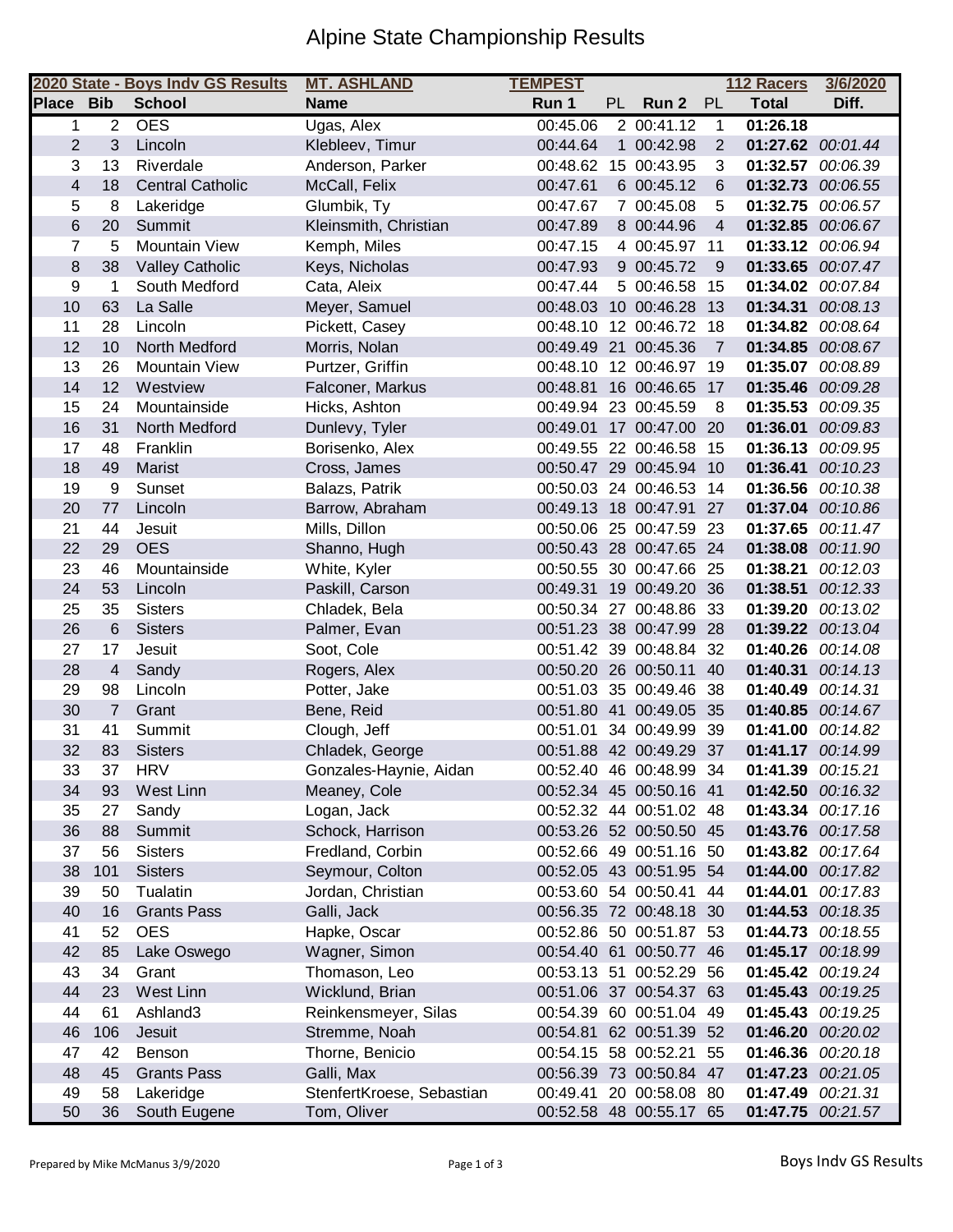## Alpine State Championship Results

| 51 | 11  | Ashland1                | Dorrell, Oliver   |             |              | 00:53.69 55 00:54.21 62 | 01:47.90 00:21.72 |          |
|----|-----|-------------------------|-------------------|-------------|--------------|-------------------------|-------------------|----------|
| 52 | 104 | Sunset                  | Kadz, Samuel      |             |              | 00:54.89 65 00:53.44 60 | 01:48.33 00:22.15 |          |
| 53 | 54  | Sandy                   | Brinkmann, Theo   |             |              | 00:54.13 57 00:54.58 64 | 01:48.71 00:22.53 |          |
| 54 | 40  | Ashland <sub>2</sub>    | Beldon, Luke      |             |              | 00:55.74 69 00:53.03 58 | 01:48.77 00:22.59 |          |
| 55 | 51  | South Medford           | Larson, Ty        |             |              | 00:53.79 56 00:56.23 69 | 01:50.02 00:23.84 |          |
| 56 | 60  | North Medford           | Gurney, Liam      |             |              | 00:57.28 75 00:53.78 61 | 01:51.06 00:24.88 |          |
| 57 | 78  | <b>OES</b>              | Bergquam, lan     |             |              | 00:55.57 68 00:55.69 67 | 01:51.26 00:25.08 |          |
| 58 | 73  | Mountainside            | White, Jordan     |             |              | 00:54.81 62 00:57.36 72 | 01:52.17 00:25.99 |          |
| 59 | 94  | Marist                  | Villano, Kai      |             |              | 00:55.47 67 00:56.90 71 | 01:52.37 00:26.19 |          |
| 60 | 97  | <b>OES</b>              | Brown, Asa        |             |              | 00:57.69 77 00:55.64 66 | 01:53.33 00:27.15 |          |
| 61 | 109 | West Linn               | Martin, Kye       |             |              | 00:56.61 74 00:57.61 73 | 01:54.22 00:28.04 |          |
| 62 | 79  | South Medford           | Lexow, Triston    |             |              | 00:57.83 79 00:56.69 70 | 01:54.52 00:28.34 |          |
| 63 | 125 | West Linn               | Alexy, William    |             |              | 00:58.76 82 00:55.99 68 | 01:54.75 00:28.57 |          |
| 64 | 68  | Benson                  | Kersgaard, Sam    |             |              | 00:57.86 80 00:58.00 76 | 01:55.86 00:29.68 |          |
| 65 | 66  | Jesuit                  | Campbell, Matteo  |             |              | 01:07.58 95 00:50.16 41 | 01:57.74 00:31.56 |          |
| 66 | 70  | Marist                  | Gonyea, Henry     |             |              | 00:59.93 84 00:57.91 75 | 01:57.84 00:31.66 |          |
| 67 | 89  | Benson                  | Haverty, Eamon    |             |              | 01:00.30 85 00:58.01 77 | 01:58.31 00:32.13 |          |
| 68 | 59  | Sunset                  | Wiles, McKennon   |             |              | 01:01.58 88 00:57.86 74 | 01:59.44          | 00:33.26 |
| 69 | 76  | Sandy                   | Barrett, Patrick  |             |              | 01:02.72 90 00:58.01 77 | 02:00.73          | 00:34.55 |
| 70 | 95  | Tualatin                | Mitchell, Max     |             |              | 01:03.37 91 00:58.62 82 | 02:01.99          | 00:35.81 |
| 71 | 71  | Franklin                | Poncet, Lucien    |             |              | 01:03.87 92 00:58.31 81 | 02:02.18 00:36.00 |          |
| 72 | 82  | Grant                   | Hieggelke, Coen   |             |              | 01:01.43 87 01:00.92 83 | 02:02.35 00:36.17 |          |
| 73 | 105 | Westview                | Hinsdale, Josh    |             |              | 01:02.34 89 01:02.16 84 | 02:04.50 00:38.32 |          |
| 74 | 111 | Tualatin                | Fiske, Braden     |             |              | 01:06.97 93 01:02.61 85 | 02:09.58 00:43.40 |          |
| 75 | 57  | Grant                   | Arthur, Collin    |             |              | 00:59.46 83 01:10.80 87 | 02:10.26 00:44.08 |          |
|    | 14  | Cleveland               | Johnson, Henry    | <b>DNF</b>  |              | 00:47.31 22             |                   |          |
|    | 15  | Churchill               | Villano, Luke     | 00:48.09 11 |              | <b>DNF</b>              |                   |          |
|    | 19  | Benson                  | Hagedorn, Carter  | <b>DNF</b>  |              | 00:48.03 29             |                   |          |
|    | 21  | Marist                  | Moore, Charles    | <b>DNF</b>  |              | 00:48.30 31             |                   |          |
|    | 22  | Franklin                | Streedain, Nils   | <b>DNF</b>  |              | <b>DNS</b>              |                   |          |
|    | 25  | Tualatin                | Jost, Jeffery     | <b>DNF</b>  |              | 00:47.67 26             |                   |          |
|    | 30  | South Medford           | Tibbets, Ian      | 00:52.53 47 |              | <b>DNF</b>              |                   |          |
|    | 32  | Sunset                  | Larson, Gus       | <b>DSQ</b>  |              | 00:50.16 41             |                   |          |
|    | 33  | Lakeridge               | Brown, Campbell   | <b>DNF</b>  |              | 00:46.18 12             |                   |          |
|    | 39  | Tigard                  | Wargo, Luke       | <b>DNF</b>  |              | <b>DNF</b>              |                   |          |
|    | 43  | <b>Central Catholic</b> | AnDyke, Henry     | 00:46.77    | $\mathbf{3}$ | <b>DNF</b>              |                   |          |
|    | 47  | West Linn               | Salmon, Quinn     | 00:51.04 36 |              | <b>DNF</b>              |                   |          |
|    | 55  | <b>Mountain View</b>    | Ahern, Kade       | 00:50.72 32 |              | <b>DNF</b>              |                   |          |
|    | 62  | Beaverton               | Hallquist, Mikael | <b>DNF</b>  |              | 00:51.21 51             |                   |          |
|    | 64  | <b>HRV</b>              | Dalbey, Hugh      | 00:57.49 76 |              | <b>DSQ</b>              |                   |          |
|    | 65  | <b>Grants Pass</b>      | Smith, Josh       | <b>DNF</b>  |              | 00:58.05 79             |                   |          |
|    | 67  | <b>Central Catholic</b> | Currier, Jackson  | 00:48.26 14 |              | <b>DNF</b>              |                   |          |
|    | 69  | Summit                  | Taylor, Tanner    | <b>DNF</b>  |              | 00:52.37 57             |                   |          |
|    | 72  | West Linn               | Graves, Mac       | <b>DNS</b>  |              | <b>DNS</b>              |                   |          |
|    | 74  | Tualatin                | Sapp, Peyton      | 00:54.84 64 |              | <b>DNF</b>              |                   |          |
|    | 75  | <b>Mountain View</b>    | Hopfer, Parker    | 00:50.83 33 |              | <b>DNF</b>              |                   |          |
|    | 80  | Sunset                  | Gill, Aiden       | <b>DNF</b>  |              | 00:53.38 59             |                   |          |
|    | 81  | Lakeridge               | Leib, Shaun       | <b>DNF</b>  |              | 00:47.22 21             |                   |          |
|    | 84  | Cleveland               | Johnson, Jake     | <b>DNS</b>  |              | <b>DNS</b>              |                   |          |
|    | 86  | <b>Tigard</b>           | Atwood, Mitchell  | 00:58.67 81 |              | <b>DNF</b>              |                   |          |
|    | 87  | Ashland4                | Patten, Spencer   | 00:57.71 78 |              | <b>DNF</b>              |                   |          |
|    | 90  | <b>Central Catholic</b> | Dernbach, Dylan   | 00:50.68 31 |              | <b>DNF</b>              |                   |          |